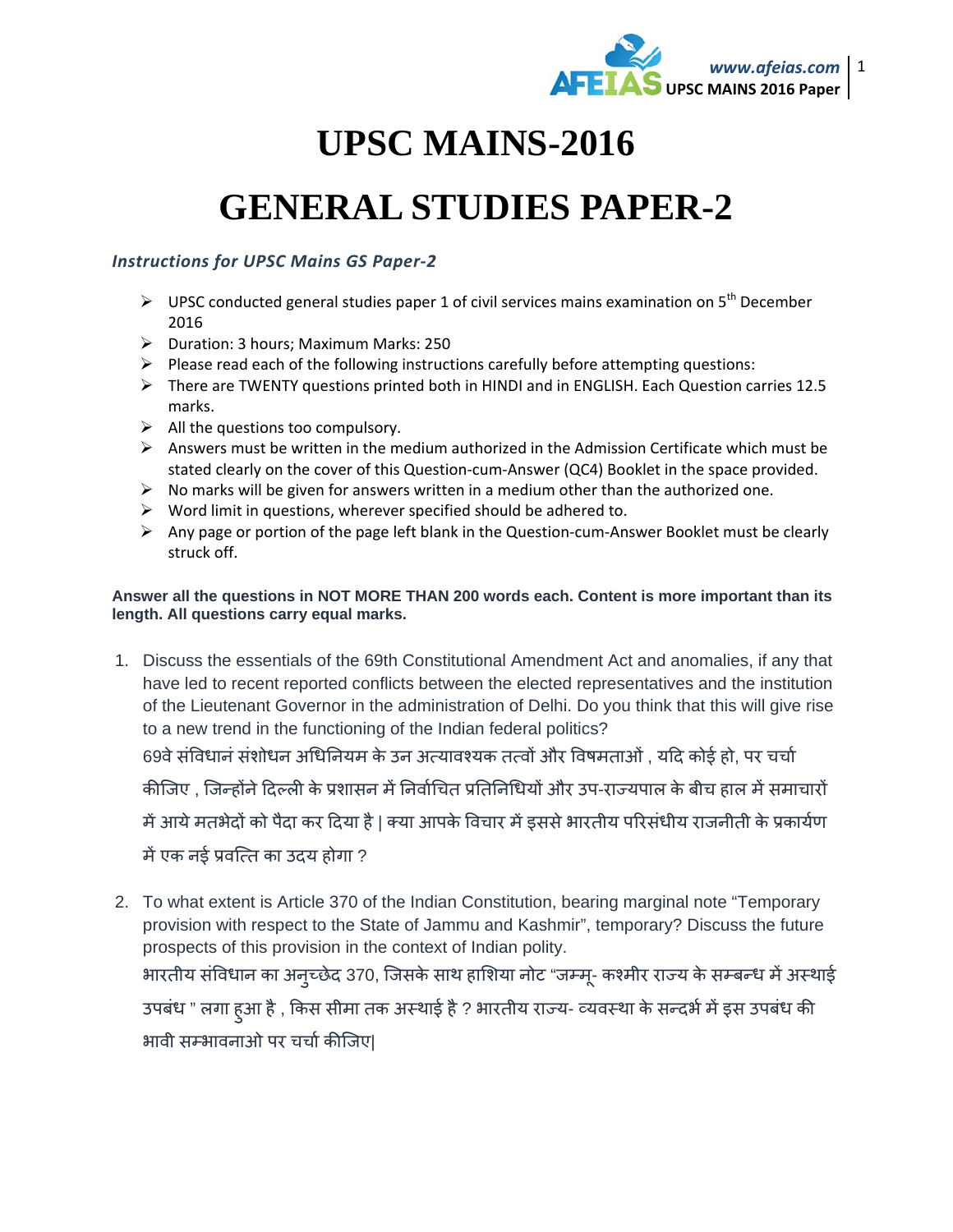

- 3. The Indian party system is passing through a phase of transition which looks to be full of contradictions and paradoxes." Discuss. "भारतीय राजनीतिक पार्टी प्रणाली परिवर्तन के ऐसे दौर से गुजर रही है , जो अंतरविरोधो और विरोधाभास से भरा प्रतीत होता है |"चचार्कीिजए|
- 4. Exercise of CAC's powers in relation to the accounts of the Union and the States is derived from Article 149 of the Indian Constitution. Discuss whether audit of the Government's Policy implementation could amount to overstepping its own (CAG) jurisdiction. संघ और राज्यों के लेखाओं के संबध में, नियंत्रक और महालेखापरीक्षक की शक्तिओं का प्रयोग भारतीय संविधान के अनुच्छेद 149 से व्युत्पन्न है |चचो कीजिए कि क्या सरकार की नीति कार्यान्वयन की लेखापरीक्षा करना अपने स्वयं (नियंत्रक और महालेखापरीक्षक) की अधिकारिता का अतिक्रमण करना होगा या िक नहीं |
- 5. Discuss each adjective attached to the word 'Republic' in the preamble. Are they defendable in the present circumstances stances? 'उद्देशिका (प्रस्तावना) में शब्द 'गणराज्य' के साथ जुड़े प्रत्येक विशेषण पर चर्चा कीजिए| क्या वर्तमान परिस्थितियों में वे प्रतिरक्षणीय है ?
- 6. What was held in the Coelho case? In this context, can you say that judicial review is of key importance amongst the basic features of the Constitution? कोहिलो केस में क्या अभिनिर्धारित किया गया था ? इस सन्दर्भ में, क्या आप कह सकते है की न्यायिक पुनविलोकन संविधान के बुनियादी अभिलक्षणों में प्रमुख महत्त्व का है ?
- 7. Did the Government of India Act, 1935 lay down a federal constitution? Discuss. क्या भारत सरकार अधिनियम, 1935 ने एक परिसंघीय संविधान निर्धारित कर दिया था ? चर्चा कीजिए|
- 8. What is a quasi-judicial body? Explain with the help of concrete examples. अर्ध-न्यायिक (न्यायिकवत) निकाय से क्या तात्पर्य है ? ठोस उदहारणों की सहायता से स्पष्ट कीजिए|
- 9. Professor Amartya Sen has advocated important reforms in the realms of primary education and primary health care. What are your suggestions to improve their status and performance? प्रोफेसर अमृत्य सेन ने प्राथमिक शिक्षा तथा प्राथमिक स्वास्थ्य देखभाल के क्षेत्रो मे महत्वपूर्ण सुधारो की वकालत की है | उनकी स्थिति और कार्य-निष्पादन में सुधार हेतु आपके क्या सुझाव है ?
- 10. "In the Indian governance system, the role of non-state actors has been only marginal." Critically examine this statement.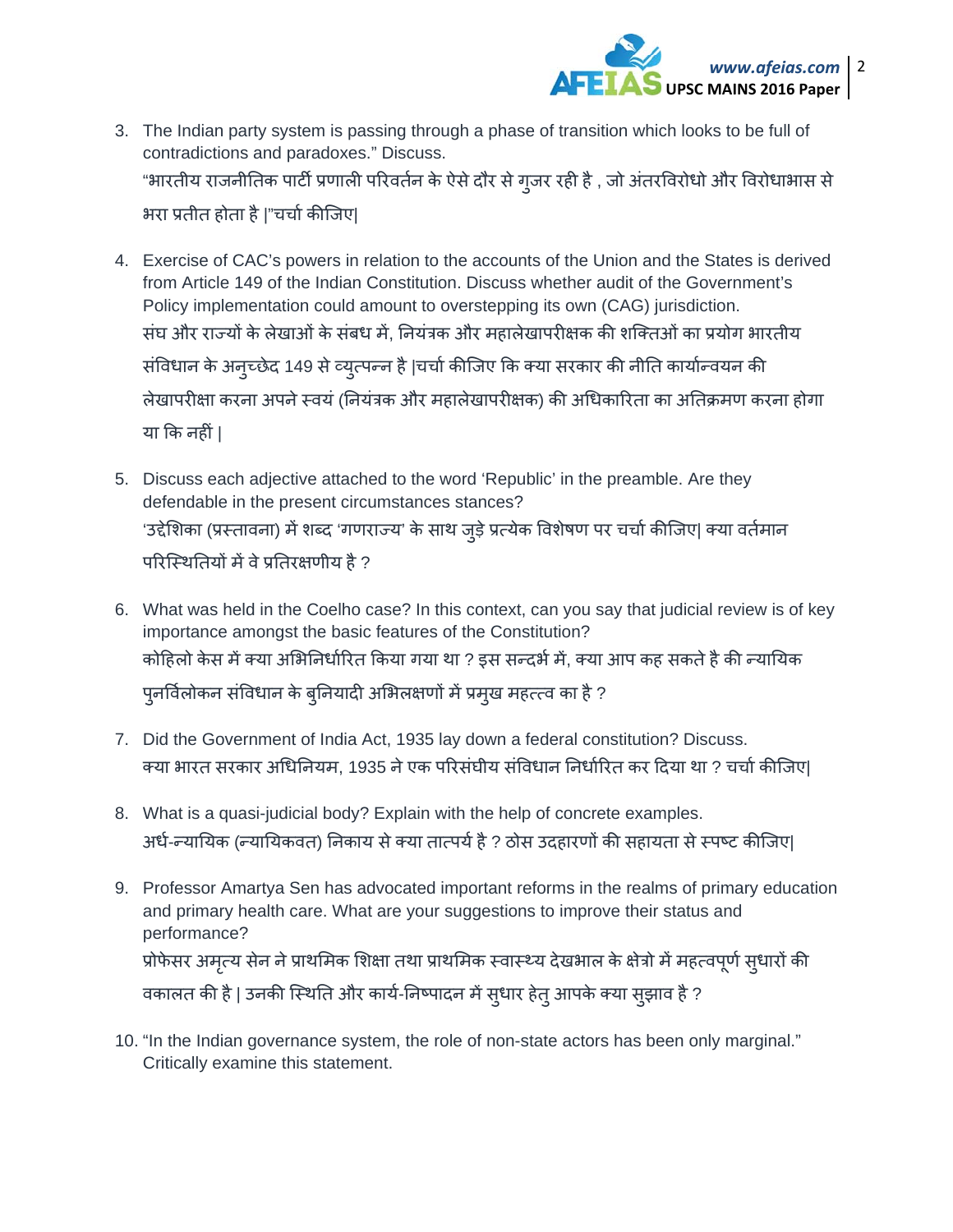

" भारतीय शासकीय तंत्र में, गैर-राजकीय कर्ताओं की भूमिका सीमित ही रही है |" इस कथन का

समालोचना×मक परीक्षण कीिजए|

11. "Effectiveness of the goverment system at various levels and people's participation in the governance system are inter-dependent." Discuss their relationship with each other in context of India.

" विभिन्न स्तरों पर सरकारी तंत्र की प्रभाविता तथा शासकीय तंत्र में जन-सहभागिता अन्योन्याश्रित होती है

|" भारत के सन्दर्भ में इनके बीच संबध पर चर्चा कीजिए|

12. In the integrity index of Transparency International, India stands very low. Discuss briefly the legal, political, economic, social and cultural factors that have caused the decline of public morality in India.

"ट्रांसपेरेंसी इंटरनेशनल " के ईमानदारी सूचकांक में , भारत काफी नीचे के पायदान पर है | संक्षेप में उन

विधिक, राजनीतिक , आर्थिक , सामाजिक तथा सांस्कृतिक कारकों पर चर्चा कीजिए, जिनके कारण भारत में सावेजानिक नैतिकता का ह्रास हुआ है |

- 13. Has the Indian governmental system responded adequately to the demands of Liberalization, Privatization and Globalization started in 1991? What can the government do to be responsive to this important change? क्या भारतीय सरकारी तंत्र ने 1991 में शुरू हुए उदारीकरण , निजीकरण और वैश्वीकरण की माँगो के प्रति पर्याप्त रूप से अनुक्रिया की है ? इस महत्त्वपूर्ण परिवर्तन के प्रति अनुक्रियाशील होने के लिए सरकार क्या कर सकती है ?
- 14. "Traditional bureaucratic structure and culture have hampered the process of socioeconomic development in India." Comment. "पारंपरिक अधिकारीतंत्रीय संरचना और संस्कृति ने भारत में सामाजिक-आर्थिक विकास की प्रक्रिया में बाधा डाली है | " टिप्पणी कीजिए|
- 15. Examine the main provisions of the National Child Policy and throw light on the status of its implementation. भारतीय बाल नीति के प्रमुख प्रावधानों का परीक्षण कीजिए तथा इसके क्रियान्वयन की प्रस्थिति पर प्रकाश

डािलए |

16. "Demographic Dividend in India will remain only theoretical unless our manpower becomes more educated, aware, skilled and creative." What measures have been taken by the government to enhance the capacity of our population to be more productive and employable?

"भारत में जनानकिकीय लाभांश तब तक सैद्धांतिक ही बना रहेगा जब तक कि हमारी जनशक्ति अधिक